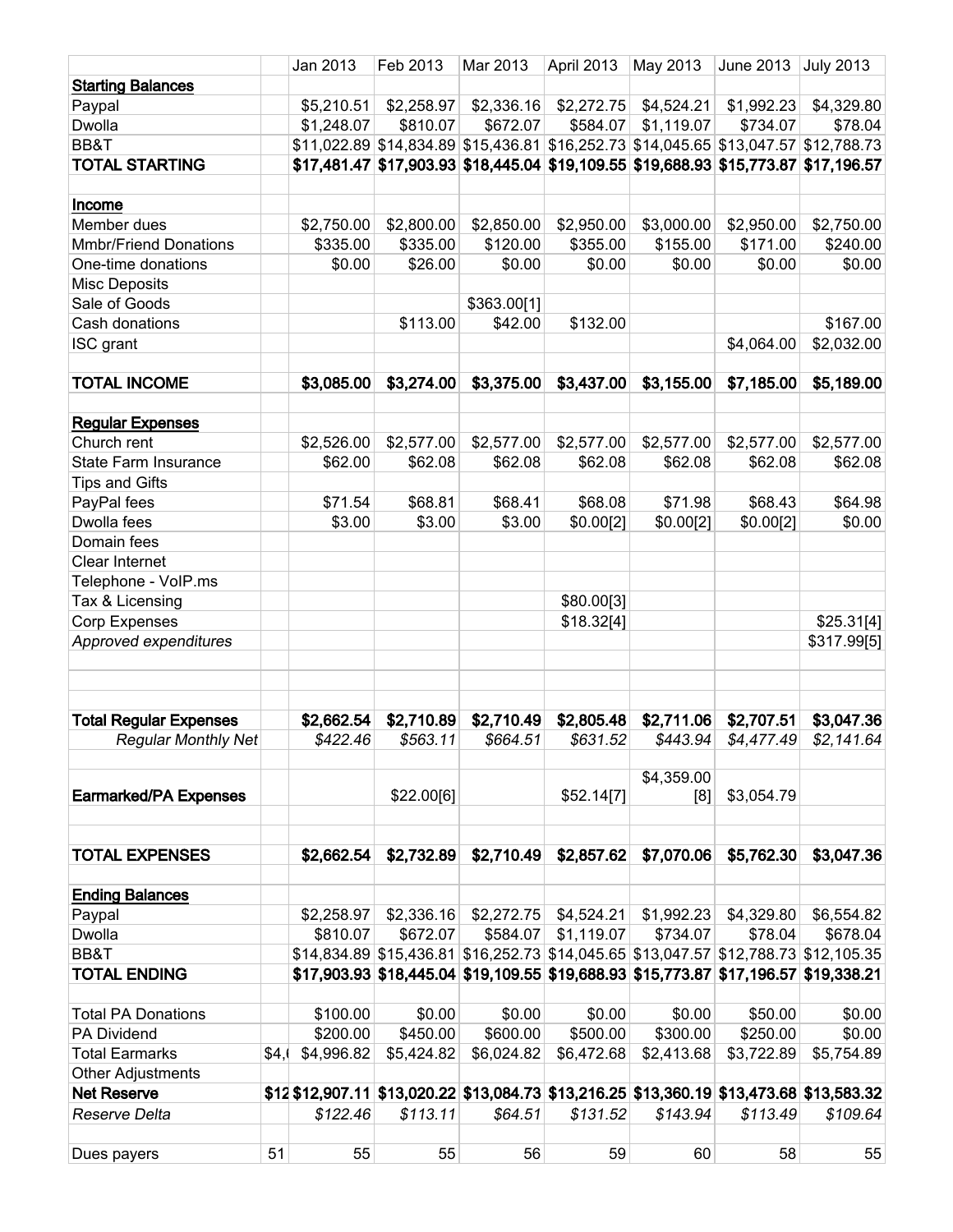|                     |   | Jan 2013 | Feb 2013 | Mar 2013 | April 2013 | May 2013 | June 2013 July 2013 |   |
|---------------------|---|----------|----------|----------|------------|----------|---------------------|---|
| Dues delinguents    | ∽ |          |          |          |            |          |                     |   |
| Members added       |   |          |          |          |            |          |                     |   |
| <b>Members lost</b> |   |          |          |          |            |          | ີ                   | ⌒ |